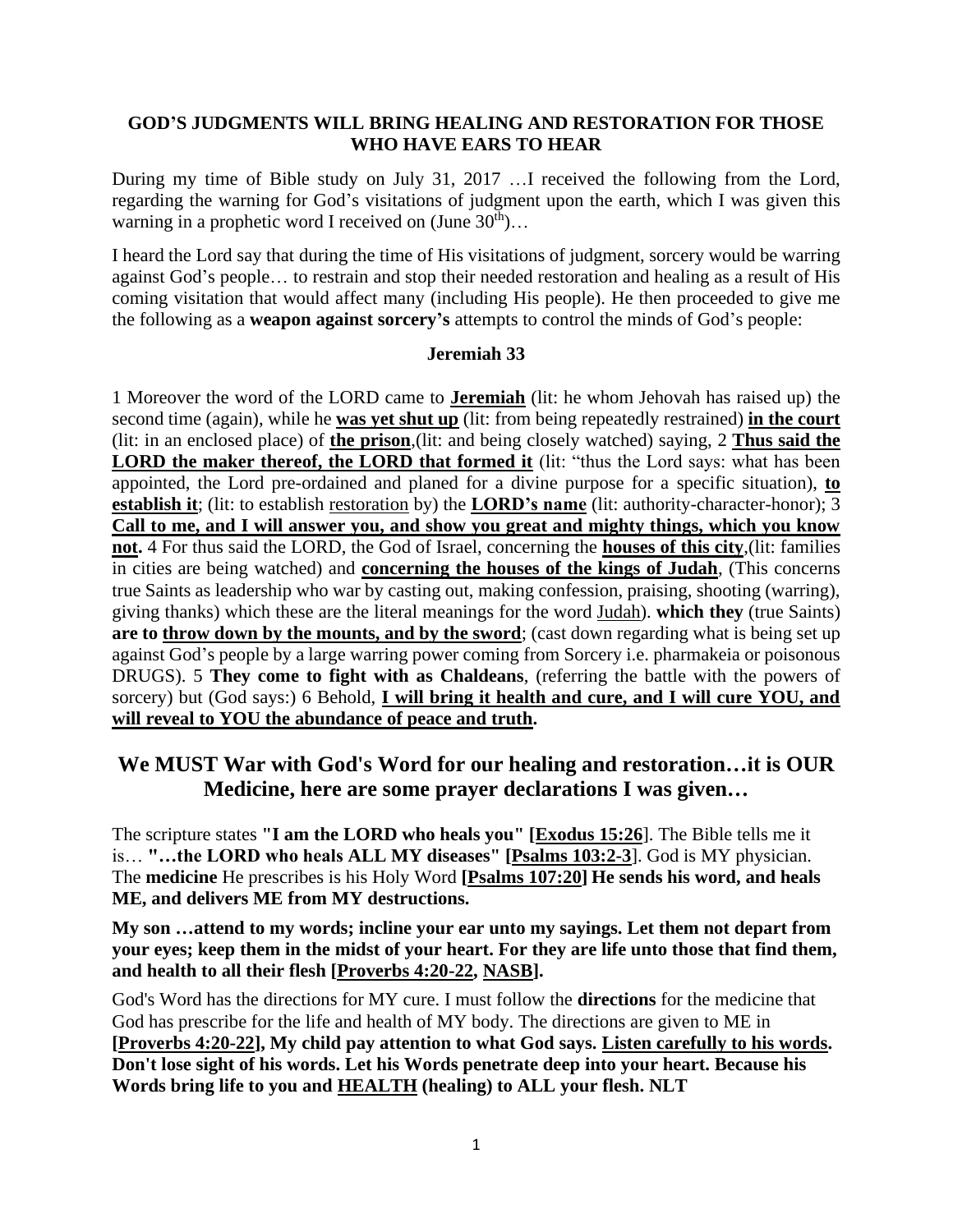**\*\*\*NOTE:** In (**[Proverbs 4:22](http://www.blueletterbible.org/kjv/Pro/Pro004.html)**, the Hebrew word for **health** is OT:4832 *marpe'* (mar-pay');. Strong's Lexicon defines this as: a **curative**, a **cure**, literally a **medicine**. CWSD (Complete Word Studies Dictionary): States it refers to **the restoration, cure, or renewal from an illness, sickness**; thus, a **wise word brings healing** (Prov 12:18; 13:17; 15:4; 16:24). *Marpe'* is a masculine noun indicating **peace and calmness**. It refers to **a state of security, stability, relaxation**: a heart of peace is said to be **a source of life for the body** (Prov 14:30). It has the sense of **keeping calm amid tension, anxiety** (fear) **and anger** (Eccl 10:4**) The tongue of the wise is health** (**marpe'**) [\[Proverbs 12:18\]](http://www.blueletterbible.org/Bible.cfm?b=Pro&c=12&v=18&t=KJV). A wholesome (**marpe'**) tongue is a **tree of life** [\[Proverbs 15:4\]](http://www.blueletterbible.org/Bible.cfm?b=Pro&c=15&v=4&t=KJV).

# **I Will…**

…honor God as the great physician by taking His medicine, the Word of God. I will continue to spend time meditating on God's Word and renewing MY mind [\[Romans 12:2\]](http://www.biblegateway.com/passage/?search=Romans%2012:2;&version=50;). I will **take** His healing word in MY mouth and **speak it**, because faith has something to say**… And since we have the same spirit of faith, according to what is written, "I believed and therefore I spoke," so I also believe and therefore speak. (2 Cor 4:13).** I will be diligent to take MY prescription daily or more frequently till I receive MY cure. I will not neglect His healing prescription for ME.

I will speak the life giving, spiritual words of Jesus, who said… **It is the spirit that gives life to my words** [i.e. makes them rhema words]**; the flesh profit nothing: the words that I speak unto you,** *they* **are spirit, and** *they* **are life [\(John](http://www.blueletterbible.org/Bible.cfm?b=Jhn&c=6&v=63&t=KJV) [6:63\)](http://www.blueletterbible.org/Bible.cfm?b=Jhn&c=6&v=63&t=KJV).** I will with MY tongue speak life and not death… **(Pr 18:21) Death and life** *are* **in the power of the tongue: and they that love it shall eat the fruit thereof**. I will confess and agree with the WORD **(homologeo). For with the heart man believeth unto** [resulting in] **righteousness; and with the mouth confession is made unto** [resulting in] **salvation** [deliverance]**. (Rom 10:10)**

I will bring forth a good treasure of good things from MY heart—what God says about my situation. I will not allow my mouth to utter idle [argos] useless words, words that don't produce anything **(Matt 12:34-36)** *…***for out of the abundance of the heart the mouth speaks.The good man, from his [inner] good treasure, brings out good things; and the evil man, from his [inner] evil treasure, brings out evil things. <sup>36</sup>But I tell you, on the Day of Judgment people will have to give an accounting for every careless** *or* **useless word they speak***.* **[AMP](http://www.biblegateway.com/passage/?search=Matthew%2012:34-37&version=AMP)**

I will be justified (declared to be innocent) by my words OR I will be condemned (declared guilty) **[\(Matt](http://www.blueletterbible.org/Bible.cfm?b=Mat&c=12&v=37&t=KJV) [12:37\)](http://www.blueletterbible.org/Bible.cfm?b=Mat&c=12&v=37&t=KJV) For by MY words I WILL be justified, and by MY words I WILL be condemned)***.* 

Since I know there is no failure with God, it is obvious that when I **do not** receive MY healing, the problem must lie elsewhere. Keeping this in mind, I need to realize that healing largely depends on a **firm stand upon the Word** (no fear, doubting or doublemindedness) in the fact that MY prayer has been prayed according to His will and Word, is heard by Him (because I am hiding no known sin), and that it is answered in His time and in His way. The challenge then comes in not wavering from God's Word, I will not …**stagger** (doubt and waver) **at the promises of God through unbelief; but be strong in faith, giving glory to God; And being fully persuaded that, what he has promised, he is able also to perform. [\(Rom 4:20\)](http://www.blueletterbible.org/Bible.cfm?b=Rom&c=4&v=1&t=KJV).** And in part, that means I need to keep my tongue in line with what God HAS PERSONALLY TOLD ME (rhema) about MY healing...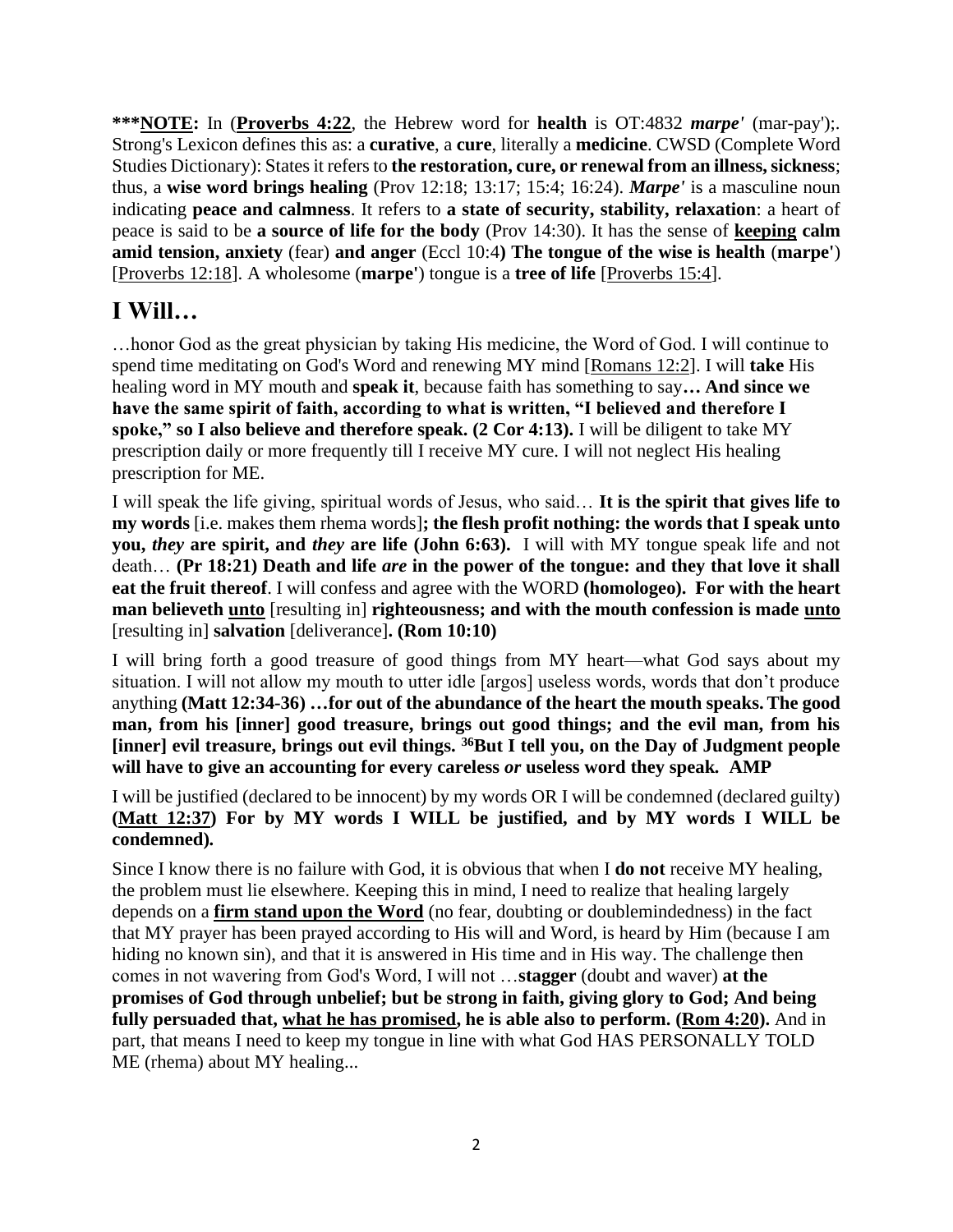- **He that keeps his mouth keeps his life; but he that opens wide his lips shall have destruction [\[Proverbs 13:3\]](http://www.blueletterbible.org/Bible.cfm?b=Pro&c=13&v=3&t=KJV).**
- **A wholesome [marpe'] tongue is a tree of life; but perverseness** [crookedness, crooked dealing] **creates a breach in the spirit [\[Proverbs 15:4\]](http://www.blueletterbible.org/Bible.cfm?b=Pro&c=15&v=4&t=KJV).**
- **Pleasant** [suitable and wise] **words are as an honeycomb, sweet to the soul, and health [***marpe'***] to the bones [\[Proverbs 16:24\]](http://www.blueletterbible.org/Bible.cfm?b=Pro&c=16&v=24&t=KJV).**
- **Death and life are in the power of the tongue; and they that love it shall eat the fruit there of [\[Proverbs 18:21\]](http://www.blueletterbible.org/Bible.cfm?b=Pro&c=18&v=21&t=KJV).**
- **Be not wise in thine own eyes: fear the LORD, and depart from evil. It shall be health to thy navel, and marrow to thy bones [\[Proverbs 3:7-8\]](http://www.blueletterbible.org/Bible.cfm?b=Pro&c=3&v=7&t=KJV).**
- **What man is he that desires life, and loves many days, that he may see good? Keep thy tongue from evil** [bad, disagreeable, malignant words]**, and thy lips from speaking guile [deceit, treachery] [\[Psalms 34:13-14,](http://www.blueletterbible.org/Bible.cfm?b=Psa&c=34&v=13&t=KJV) [I Peter 3:10-11\]](http://www.blueletterbible.org/Bible.cfm?b=1Pe&c=3&v=10&t=KJV).**
- **A merry heart does good like a medicine, but a broken spirit dries the bones [\[Proverbs 17:22\]](http://www.blueletterbible.org/Bible.cfm?b=Pro&c=17&v=22&t=KJV).**

### **Ps 103:1-22 (The Lord's commentary to me)**

1 Bless the Lord, O my soul; And all that is within me, bless His holy name! 2 Bless the Lord, O my soul, And forget not all **His benefits**: 3 Who **forgives all your iniquities**, Who **heals all your diseases**, 4 Who **redeems your life from destruction**, Who **crowns you with lovingkindness and tender mercies**, 5 Who **satisfies your mouth with good things**, So that **your youth is renewed like the eagle's**. *(How will He do this?)* 6 The Lord **executes righteousness and justice** for all who are **oppressed.** 7 **He made known His ways to Moses** [His deliverance minister], [He made known] **His acts to the children of Israel**. 8 The Lord is merciful and gracious, Slow to anger, and abounding in mercy. 9 He will not always strive with us, Nor will He keep His anger forever. 10 He has not dealt with us according to our sins, Nor punished us according to our iniquities. 11 For as the heavens are high above the earth, So great is His mercy toward those who fear Him; 12 As far as the east is from the west, So far has He removed our transgressions from us. 13 As a father pities his children, So **the Lord pities those who fear Him**. 14 For He knows our frame; He remembers that we are dust. 15 As for man, his days are like grass; As a flower of the field, so he flourishes. 16 For the wind passes over it, and it is gone, And its place remembers it no more. 17 **But the mercy of the Lord is from everlasting to everlasting On those who fear Him**, And His righteousness to children's children, 18 To such as keep His covenant, And to those who remember His commandments to do them. 19 The Lord has established His throne in heaven, And His kingdom rules over all. 20 Bless the Lord, you His angels, Who excel in strength, who do His word, Heeding the voice of His word. 21 Bless the Lord, all you His hosts, You ministers of His, who do His pleasure. 22 Bless the Lord, all His works, In all places of His dominion. Bless the Lord, O my soul! NKJV

**\*\*\*NOTE:** All "blessings" in (Ps 103) … are for those who do not **FORGET** God's **BENEFITS**. The conditions for receiving the blessings of God's graciousness—mercifulness—loving-kindness are clearly revealed—in their original Hebrew word meanings.

• **FORGET** NOTOT:7911 *shakach* (shaw-kakh'); lack of attention, leading to the failure to discover (look for), to find by weighing (carefully considering) and evaluating (the value and importance) of God's …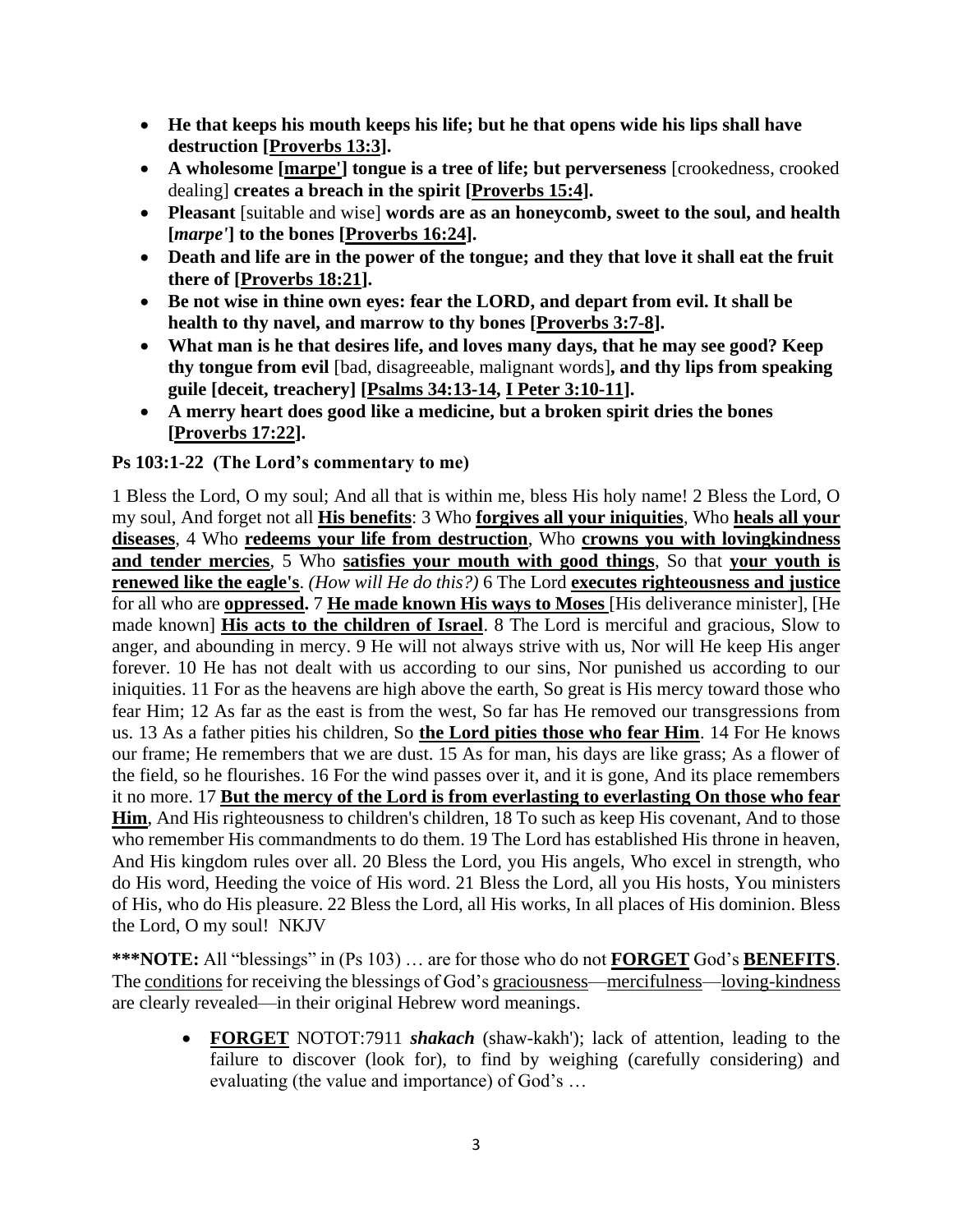• **BENEFITS** OT:1576 *gemuwl* (ghem-ool'); (God's) treatment (of good or ill). CWSD: It indicates deserved actions or dealings with others. From rt. OT:1580; *gamal* (gaw-mal'); a primitive root; The predominant idea of this word is **to receive recompense …either that of a benevolent reward or an ill recompense.** (i.e. whether the recompense is good or ill it will be useful, e.g. a spanking may be seen as a ill reward, but it is useful).

People who experience being **OPPRESSED** are: (OT:6231 *`ashaq* (aw-shak'); being **pressed upon** (pressured i.e. become "stressed"), **defrauded** (robbed through deception), **violated, to get something by deception, to be deceived, misused, do violence against** (wrong). CWSD: To oppress a person is to **abuse** them (to do or use something) for a bad purpose to cause a bad or harmful effect i.e. this can be from people or even from demons such as their accusations, lies doubts or physical attacks)…

Thus, oppressed people need God's **RIGHTEOUS JUDJMENT (**OT:4941 *mishpat* (mishpawt'); a right **verdict** and **sentence**; CWSD: The word also describes (the Lord's **"right"eous**) **ordered plans or instructions** (i.e. as a sentence). This is literally telling us that the Lord "executes" (i.e. appoints) His orders as the "right" plans and instructions (for those who are oppressed). As He did for Moses (the deliverance minister for Israel) **he makes known** (causes to be discerned) God's **ways** (OT:1870 *derek* (deh'-rek); a **mode** (i.e. plan) **of action**) by his true deliverance ministers.

Not only are God's plans and instructions ordered by the Lord **made known—**but so are the "**acts"**  regarding the "children of Israel" …**acts** (OT:5949 *`aliylah* (al-ee-law'); means: **actions that create an effect** (i.e. the result or consequences of an action) ; it often refers to the evil (wrong) deeds of the people; or the effective actions of the Lord's (i.e. sentence). It is from the root OT:5953*`alal* (aw-lal'); a primitive root; meaning to **thoroughly effect**; specifically, **to glean**, work (wonderfully); or (in a bad sense) maltreat (i.e. injure, harm, hurt), impose pain CWSD: It describes the Lord's dealings... to **effectively and thoroughly glean** (**per/dic**: Use the process of extracting (removing), learning, finding out, and collecting gradually bit by bit i.e. such as *gleaning* information (i.e. revelation from God's instructions and plans)—regarding oppression—i.e. abuse, deception etc.). Thus, God will make known His **ways** (mode of action and plans) and His **acts** (consequences and gleanings) to the deliverance minster and to the oppressed.

It is because of the Lord's **graciousness**, **mercy** and **loving-kindness** that he will **"effectively and thoroughly glean"** our **oppression**.

- **GRACIOUS** OT:2587 *channuwn* (khan-noon'); to be abounding in compassion, to bend or stoop in kindness to an inferior; to bestow favor; CWSD: **His treatment for those that reverence Him** (Ps 111:4; 112:4); **His attitude toward those who repent** (Joel 2:13); **His mercy in the face of rebellion** (Neh 9:17,31; Jonah 4:2); and **His leniency toward His people in the midst of judgment**.
- **MERCIFUL** OT:7349 *rachuwm* (rakh-oom) CWSD: **God's forgiving character and attitude**. It is an important word defining the character of God, and every use is in reference to God. It is part of the moral definition of God. From rt. OT:7355 *racham* (raw-kham');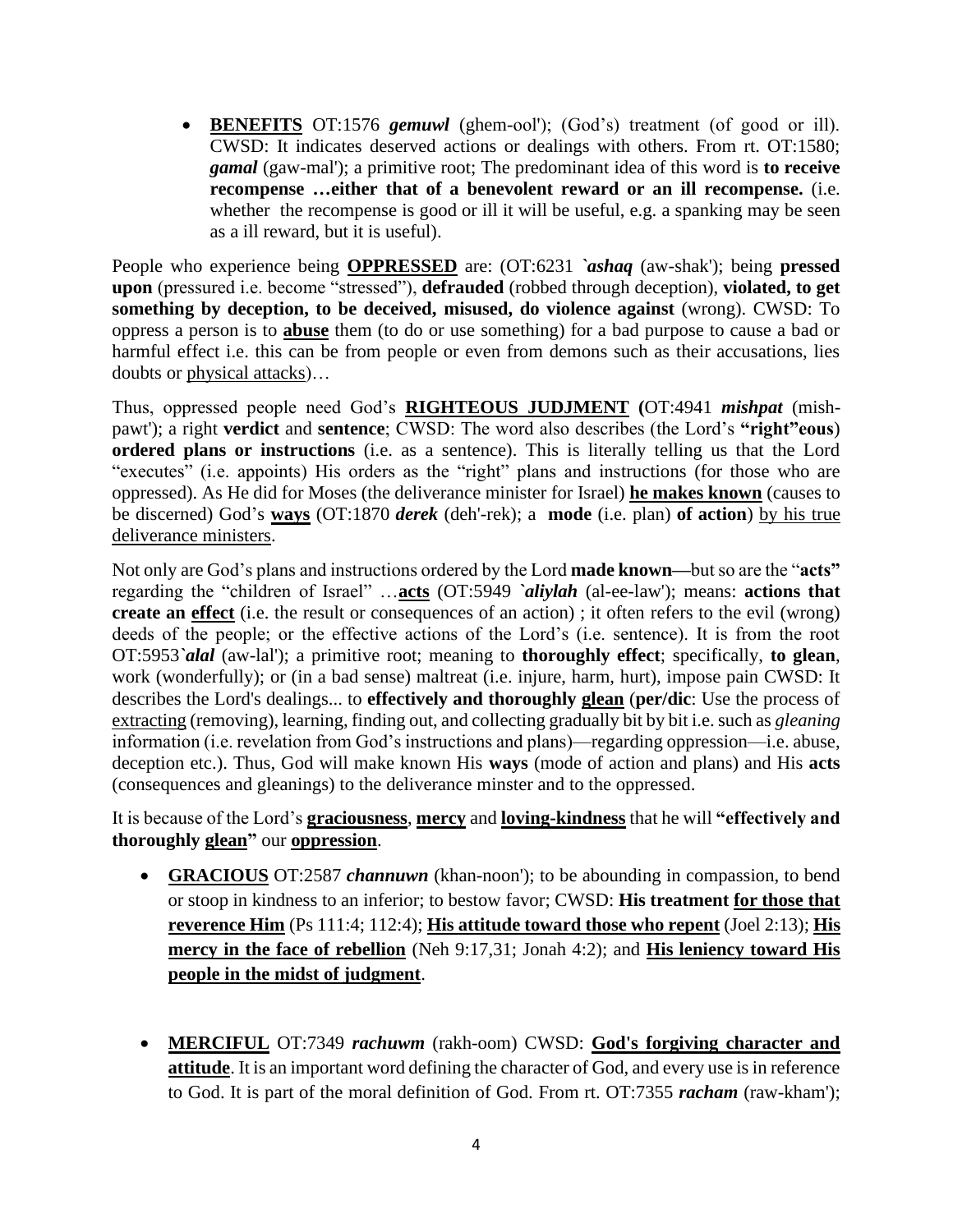CWSD: A verb meaning to have compassion, to have mercy, to find mercy. The word pictures a deep, kindly sympathy and sorrow felt for another who has been struck with affliction or misfortune, accompanied with a desire to relieve the suffering. The word occurs forty-seven times in the Old Testament, with God being the most common subject and His afflicted (carnal) people the object. Though the Lord shows compassion, it was not because of any good or worthy work the recipient had done; it was solely due to God's sovereign freedom to bestow it on whom He chose (Ex 33:19; cf. Rom 9:14-16). **Two types of people God has sovereignly chosen to have mercy on include those who fear Him** (Ps 103:13); **and those who are willing to confess and forsake their sin** (Prov 28:13).

• **LOVING-KINDNESS** OT:2617 *checed* (kheh'-sed);by implication (towards God) piety. OT: 2616 *chacad* (khaw-sad'); a primitive root; properly, by implication (towards God) to bow, i.e. to be kind; **CWSD:** Our God is covenant-keeping – maintaining kindness and mercy (Deut 7:9) **to those who love Him**. His People are to imitate God. They are to display kindness and faithfulness toward each other (1 Sam 20:15; Ps 141:5; Prov 19:22), especially toward the poor, weak, and needy (Job 6:14; Prov 20:28). Israel was to show kindness and faithfulness toward the Lord but often failed. In its youth, Israel showed faithfulness to God, but its devotion lagged later (Jer 2:2). Their faithfulness was not constant (Hos 6:4), appearing and leaving as the morning mist even though God desired this from His people more than sacrifices (Hos 6:6; cf. 1 Sam 15:22). He looks for pious people (Isa 57:1) who will perform deeds of piety, faithfulness, and kindness (2 Chron 32:32; 35:26; Neh 13:14); the Lord desires people who will maintain covenant loyalty and responsibility so that He can build His righteous community i.e. His Holy Nation ...His CHURCH.

**CONCLUSION:** When we pray for God to… **have mercy upon someone who does not fear Him, or is not willing to confess and forsake their sin**… we are in essence, asking God to bring that person to a place where they will **LEARN to fear Him**… **(Deut 4:10) I will make them hear my words so that they may learn to fear me.** This means they must be brought to a place by God, where they are willing to "hear (listen to) His Word" so they can learn to fear Him. Then hopefully they will become willing to confess and forsake their sin. This may require the "the effective actions of the Lord" in the form of "ill treatment" as "consequences for their sinful actions"…to get them to discover (look for), to find by weighing (carefully consider) and evaluate their life and (the value and importance) of… their evil ways and its recompense (consequences) …of being **OPPRESSED**. Therefore, we must NOT get into fear or waver in our faith or become discouraged (which will affect our relationship with God), when we pray for healing for those we love and they don't get healed. For it is according to God's sovereign will and ways, which wisdom from Him will reveals to us from His Word:

• **(Ps 107: 12-14, 20) Therefore he brought down their heart with labor; they fell down, and there was none to help... THEN they cried unto the Lord in their trouble, and he saved them out of their distresses...He brought them out of darkness and the shadow**